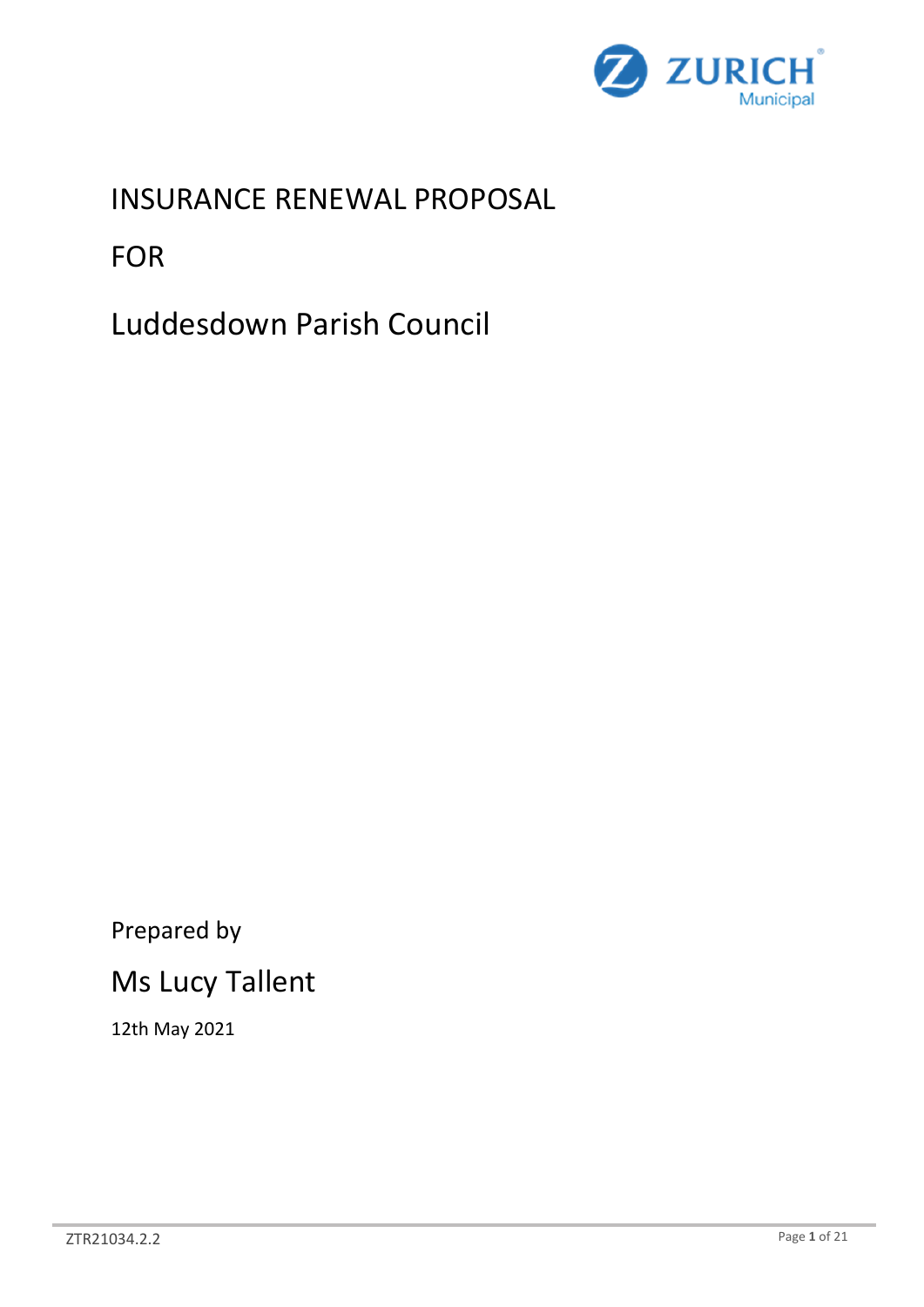

# 1. Introduction

Thank you for insuring with us last year.

We hope that you will renew your policy with us for the coming year. If you do, you will continue to receive the combination of high quality insurance, excellent service and competitive pricing that we provide.

### **High quality insurance**

Our policy has been designed for Councils such as yours. We have over 20 years of experience working with Town, Parish and Community Councils and are the largest insurer of public services in the UK.

### **Excellent service**

We pride ourselves on providing swift, friendly service. Highlights of this service include: a dedicated Account Manager (you have my direct line and email address); no admin fees when you make a change to your policy; and free access to legal and counselling helplines. Our customer service currently scores 4.7 out of 5 on the independent rating site Feefo.

Should you need to make a claim, it will be managed by our dedicated team of claims specialists. They will work with you to settle the claim quickly and minimise disruption in the meantime. They manage claims ranging from the simplest accidental damage to the most complex legal cases, so, whatever may happen, you will have experts on your side.

#### **Competitive pricing**

We are proposing a premium of **£167.44** (including taxes).

This is based on the following understanding of your Council:

- The precept is under £25,000
- The wages and salaries are under £20,000
- All Risk's total is under £10,000 (contents including street furniture, play equipment, office equipment etc)
- There are no major events of public services undertaken during the year (eg events that have more than 100 people, bonfire events or conservation projects with use of power tools etc)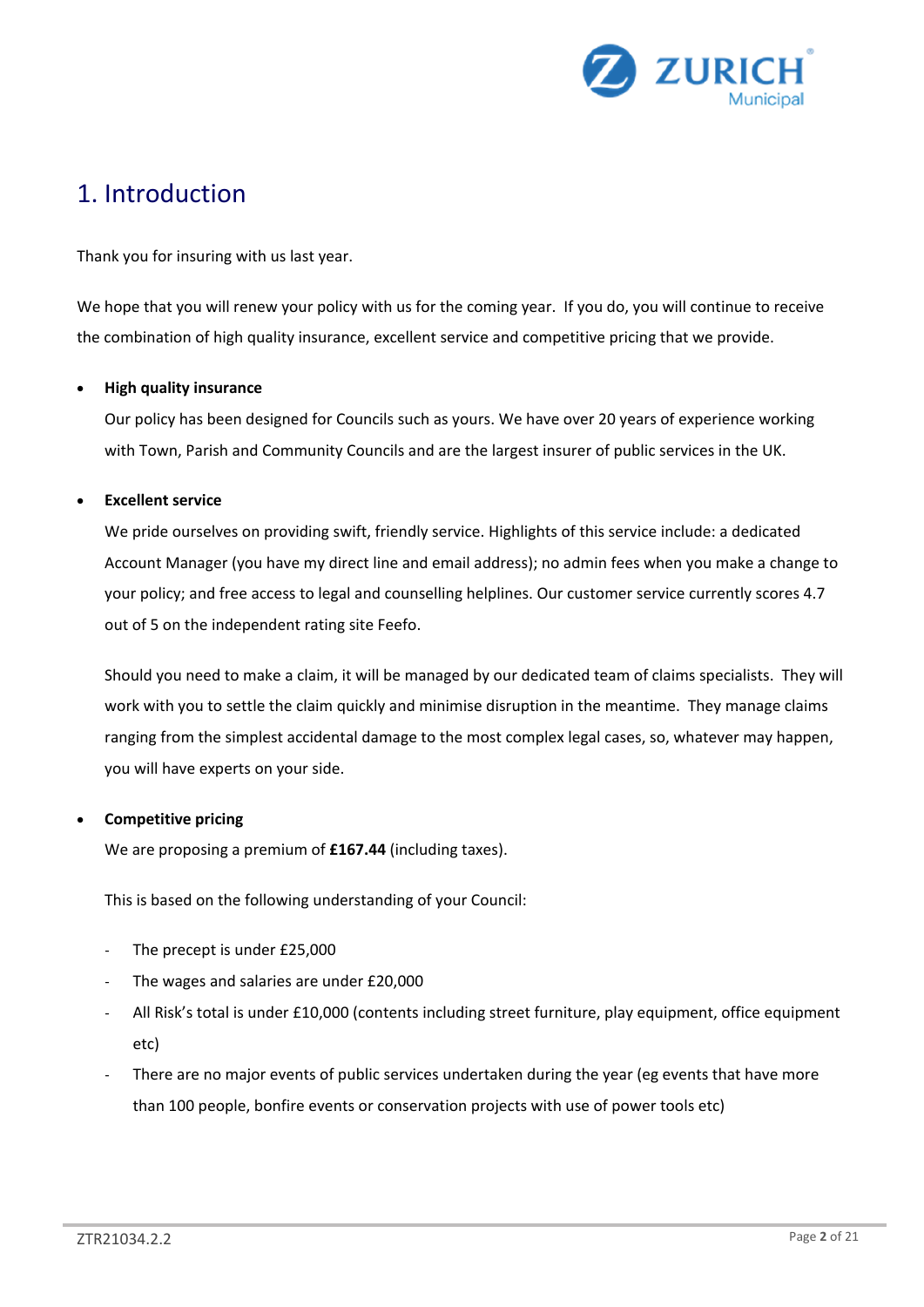

In addition to these benefits, if you choose to renew with us you will have bought from a company that makes a significant contribution to society: The Zurich Community Trust, a registered charity that is funded by corporate and employee donations, has given support to over 600 UK and overseas charities through grants and volunteering programmes.

# 2. Next steps

It is important that **you carefully read the attached document 'Local Council Policy Schedule'** and check that the facts we have about you are correct and that we have included all the covers that you want.

The Schedule is based on the understanding that your organisation and your insurance needs have not changed in the last year. If either have changed, it is very important that you call us on 01243 832003 or email us at lucy.tallent@zurichtogether.co.uk to discuss these changes.

Once you are happy with the Schedule, all you need to do to purchase your policy is pay the attached invoice.

# 3. The cost of this policy

The cost of this policy is £167.44 (including taxes).

This is made up of £149.50 for your policy and £17.94 Insurance Premium Tax (at the prevailing rate, which is levied on insurance policies).

This quotation is valid for 90 days from the quotation date specified on the front cover of this proposal.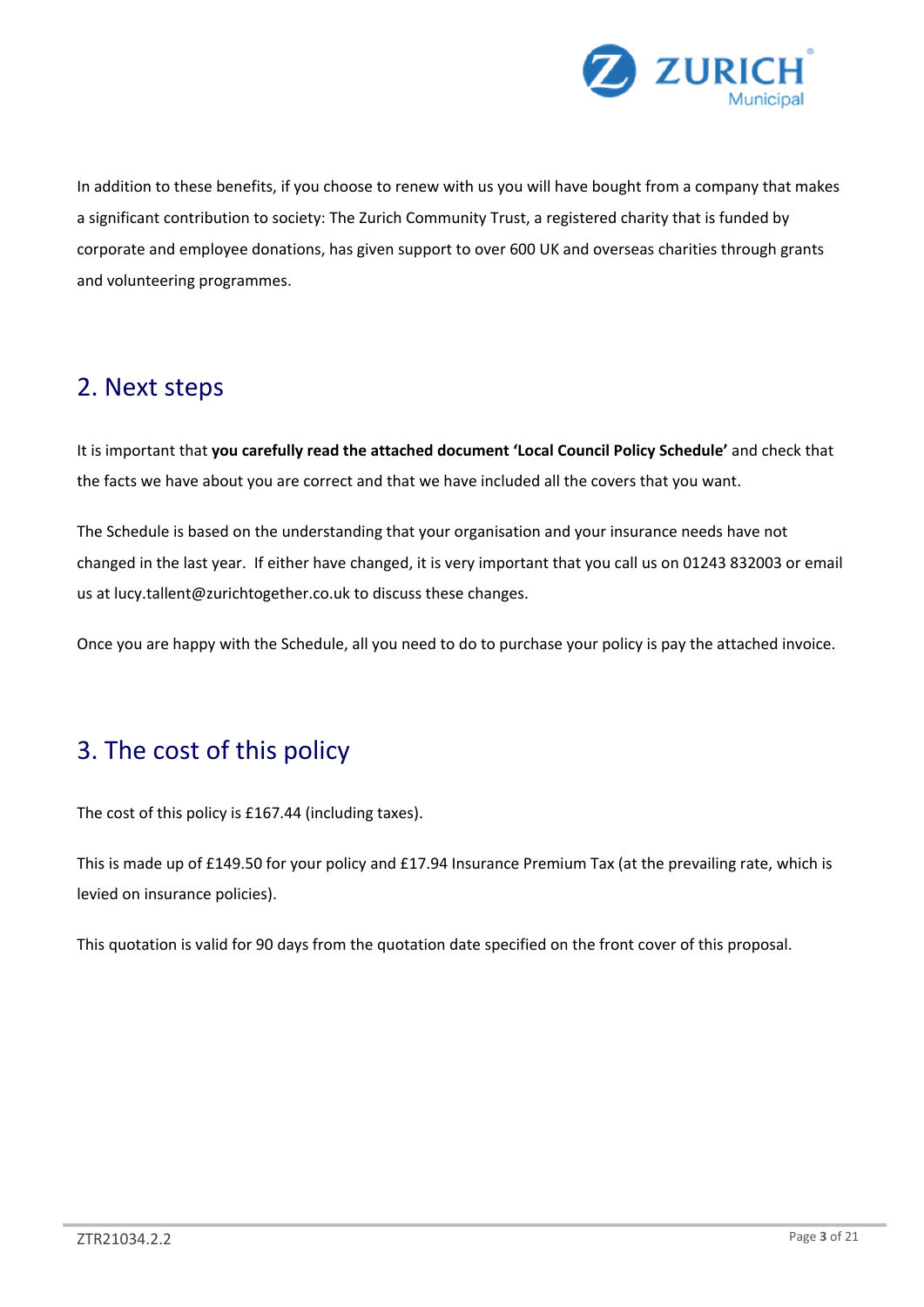

### 4. How we will support you

We will be available to support you throughout the year with activities such as:

- Insuring new projects and events which you may be considering
- Making changes to your policy
- De-mystifying the sometimes complicated language used in insurance documents

Our approach to fees:

- We do not charge administrative fees or for providing duplicate documents.
- We will make no charge if you request changes or amendments to your policy that would cost less  $than$  $F50.$

# 5. Changes to your policy wording

We would like to draw your attention to some specific changes to the Policy schedule. For the most part these amendments are clarifications of the Policy wording, however some of them could be considered to be a change to the Policy terms.

*Business Interruption – We have applied a new endorsement that can be found on your policy schedule. This endorsement restates the special extension provided under section 5.2 in respect of notifiable diseases. Whilst our policy limits remain unchanged, notifiable diseases are now clearly defined under the policy providing clarity as to when this cover will operate.* 

Please email or call me if you have any questions about these changes.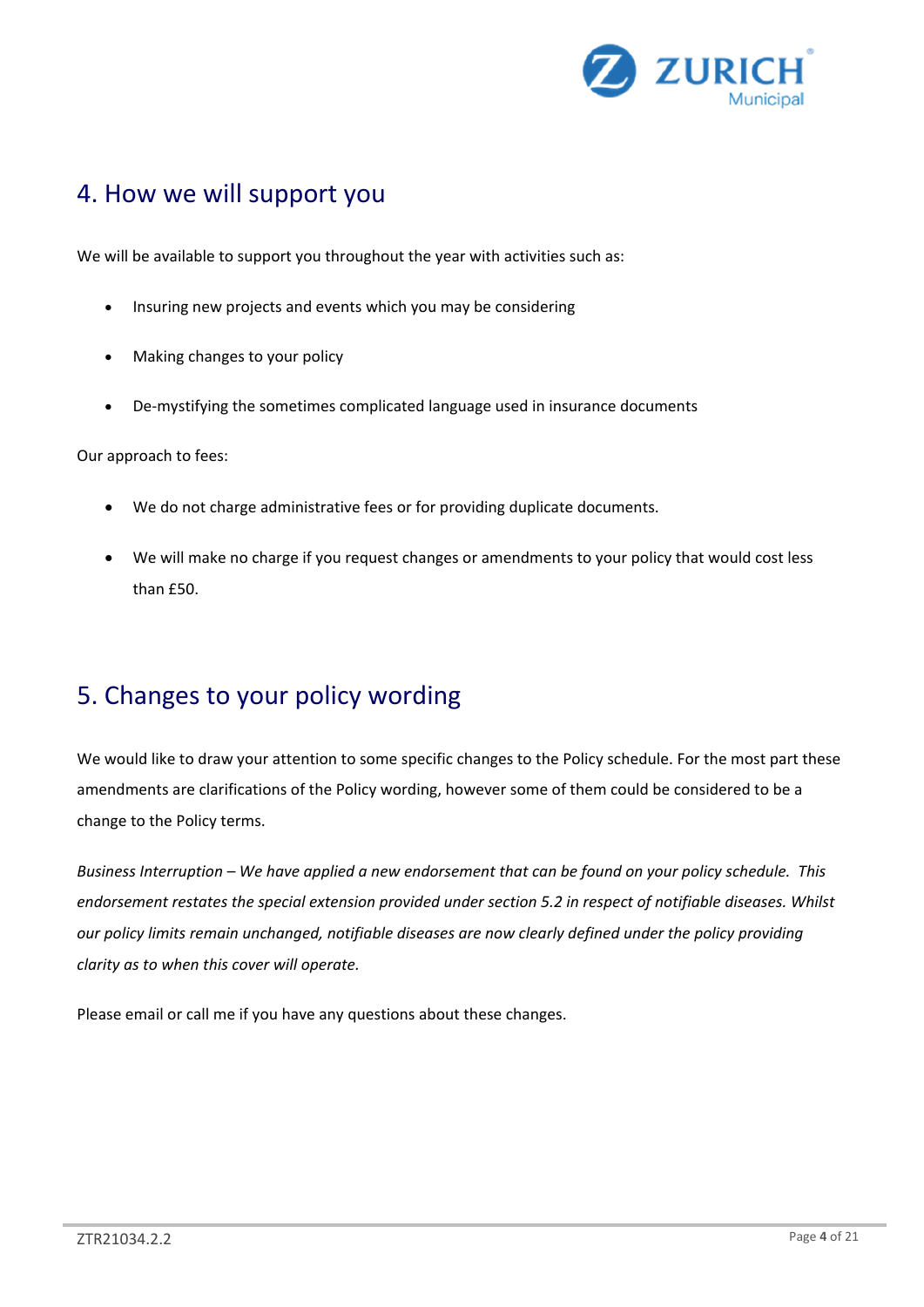

# 6. How to purchase this policy

Simply pay the attached invoice.

We ask that you pay us within 30 days of the inception date. Failure to do so could result in your insurance being cancelled.

# 7. Conclusion

This proposal and the attached 'Local Council Policy Schedule' should clearly describe your insurance requirements and how we plan to meet them. If they do not, or if you have any questions, please contact me on 01243 832003 or at lucy.tallent@zurichtogether.co.uk

We hope that a combination of our council expertise, the service we provide, and the price offered will convince you to renew your insurance with us.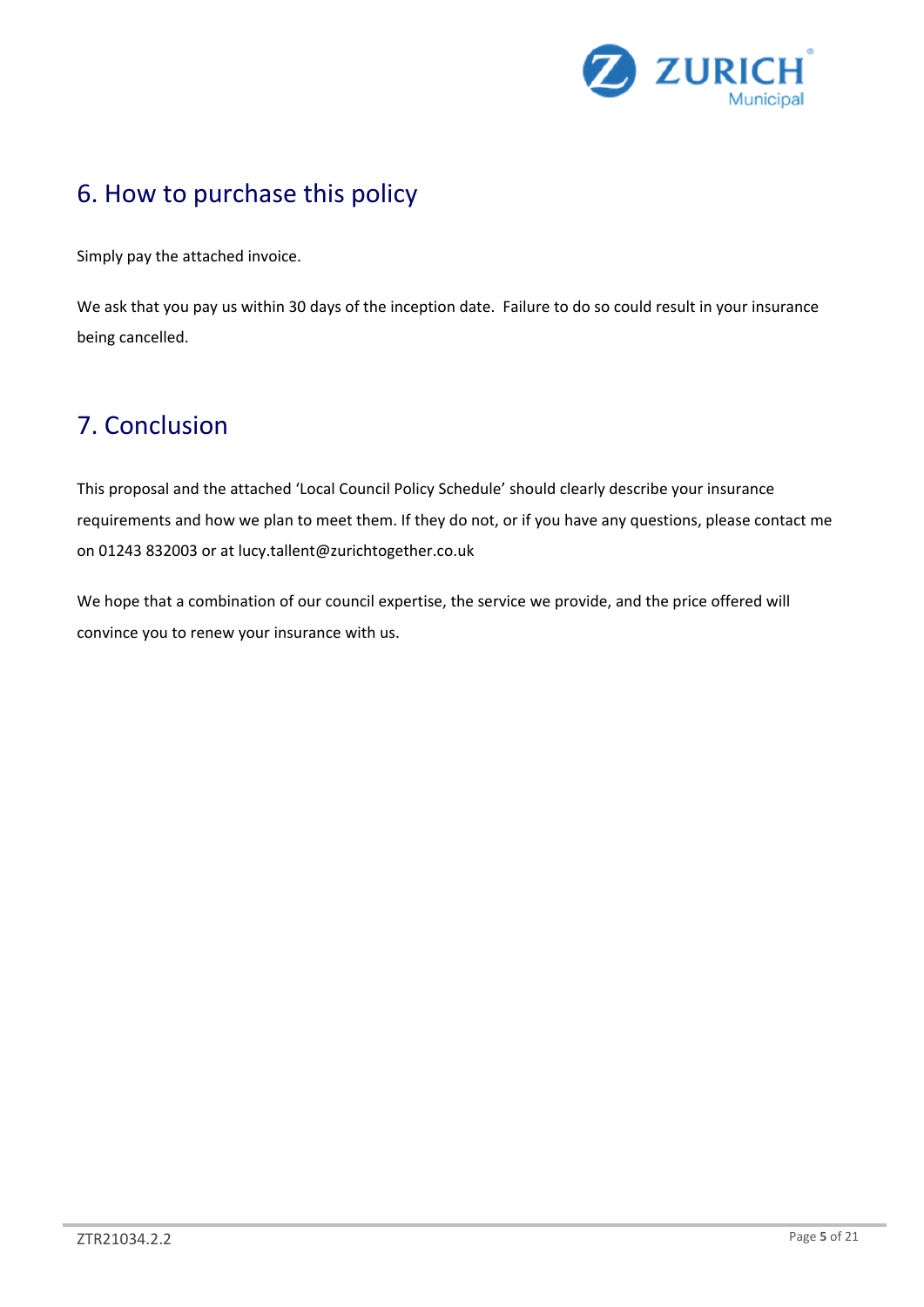

Mrs Jo Barker Luddesdown Parish Council 25 Spring Cross New Ash Green Longfield Kent DA3 8QG

# Local Council Policy Schedule

The Policy, the Policy Schedule, Certificates of Insurance and Endorsements form one document and should be read together. This Schedule replaces any previous Schedule.

| <b>Policy Number</b>                                                | YLL-2720838953                 |
|---------------------------------------------------------------------|--------------------------------|
| Insured                                                             | Luddesdown Parish Council      |
| <b>Business</b>                                                     | <b>Parish Council</b>          |
| Period of Insurance                                                 |                                |
| From<br>To<br>and any other period for which cover has been agreed. | 1st June 2021<br>31st May 2022 |
| <b>Annual Premium</b>                                               | £167.44                        |
| Premiums are inclusive of Insurance Premium Tax                     |                                |
| <b>Preparation Date</b>                                             | 17th March 2021                |
| Prepared by                                                         | Ms Lucy Tallent                |
| Policy Form Reference                                               | MLAACC03                       |

#### Policy Cover Declaration:

You, the Insured, know of no known losses, events that could give rise to a claim, or circumstances that would be prejudicial to us, the Insurer, should the basis of cover on the below given insurance product (s) be changed.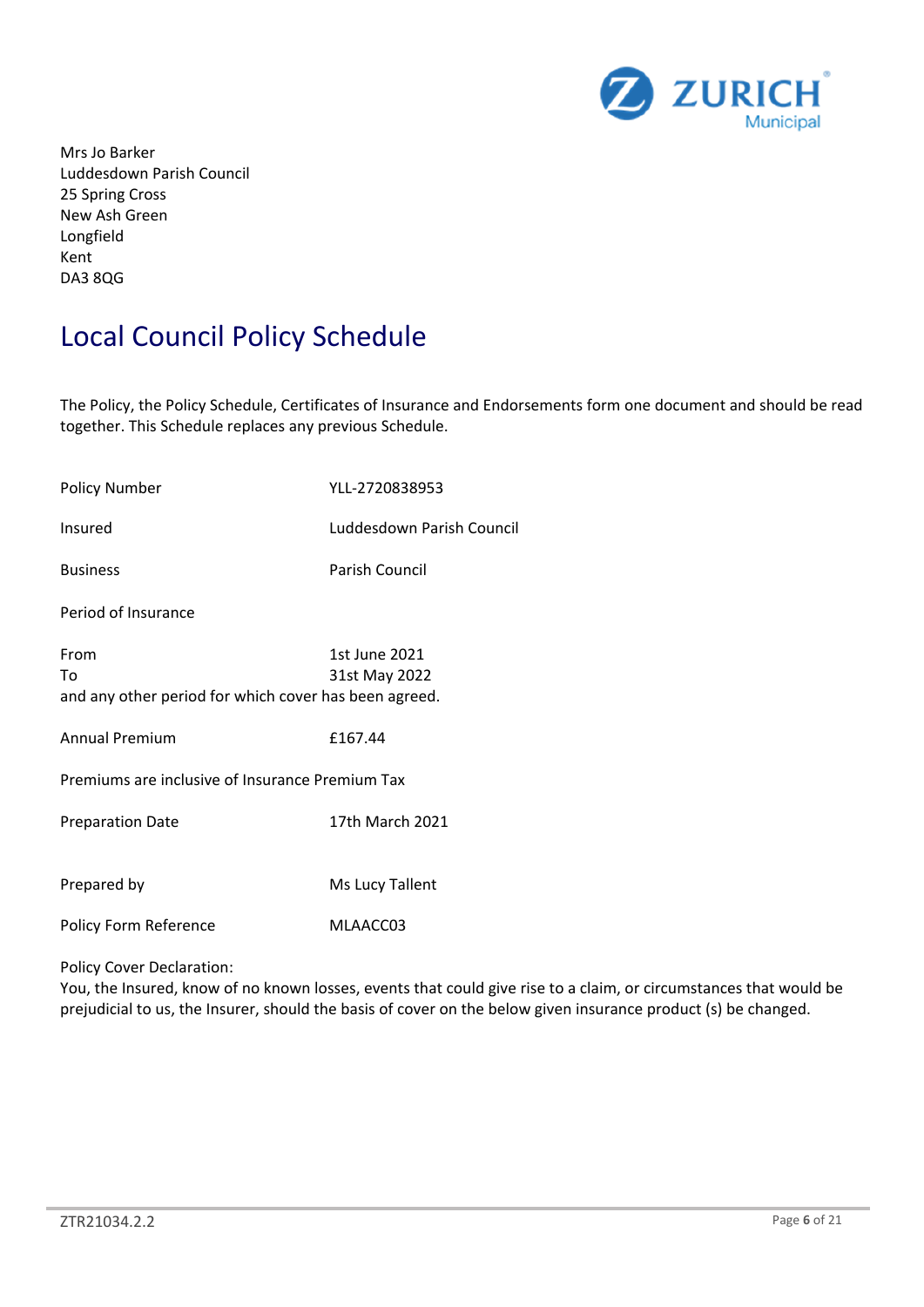

# **Important information**

### **Taking reasonable care**

We require that you take reasonable care in managing your activities. Where appropriate this requires you to do the following:

- Keep written risk assessments for your key activities
- Keep written records of your staff and volunteer training. For example, manual handling training, or for use of tools and machinery
- Abide by any rules, guidelines or advice that is given to you by any relevant authority, such as a Local Authority, or the Health and Safety Executive

We want you to be confident about your insurance and understand what is required of you. Please contact us if you have any questions relating to the above.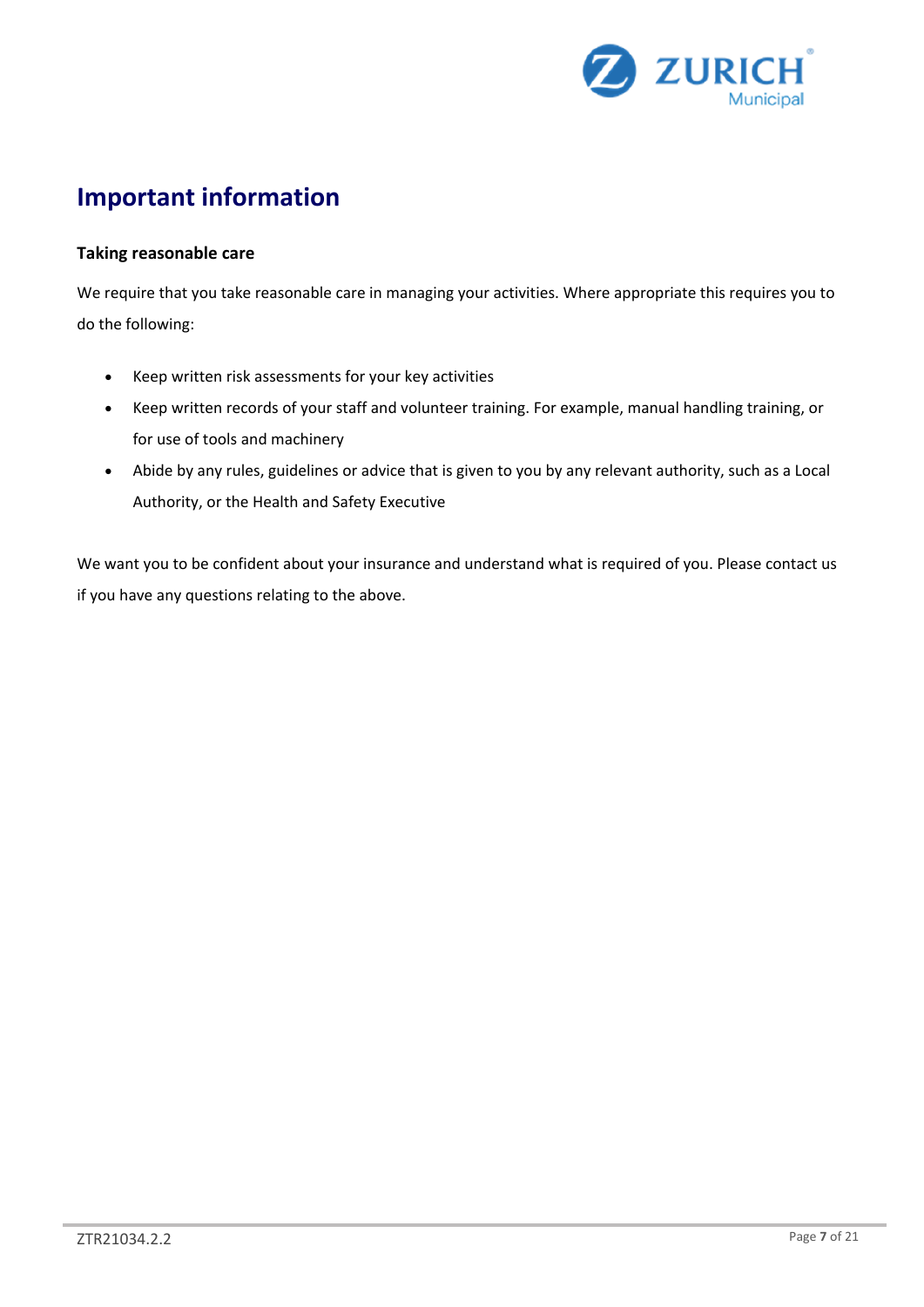

# Lines of Cover applying

### **PART C – All Risks**

| <b>Item Description</b>                    | sum<br><b>Insured</b> | Excess       |
|--------------------------------------------|-----------------------|--------------|
| $\sim$ to the set<br>Assats<br>Uld'<br>้นม | .00<br>. വധ           | £100<br>____ |

The excess stated applies to each and every loss.

**Operative Endorsements:** 1, 2, 3 & 7 (please refer to the Endorsement section of the policy wording)

#### **10. Communicable Diseases exclusion**

The following exclusion is added to General Exclusions but is not applicable to parts E, F, G, H, I, J, K, L, N, O, P, Q and R

#### 5. Communicable Diseases

This Policy does not cover any loss, damage, liability, claim, cost or expense of whatsoever nature, directly or indirectly caused by, contributed to by, resulting from, arising out of, or in connection with the following:

- a) a communicable disease; or
- b) the fear or threat (whether actual or perceived) of a communicable disease

regardless of any other cause or event contributing concurrently or in any other sequence thereto. For the purposes of this exclusion, 'communicable disease' means any disease which can be transmitted by means of any substance or agent from any organism to another organism where:

- i) the substance or agent includes, but is not limited to, a virus, bacterium, parasite or other organism or any variation thereof, whether deemed living or not; and
- ii) the method of transmission, whether direct or indirect, includes but is not limited to, airborne transmission, bodily fluid transmission, transmission from or to any surface or object, solid, liquid or gas or between organisms; and
- iii) the disease, substance or agent can cause or threaten damage to human health or human welfare or can cause or threaten damage to, deterioration of, loss of value of, marketability of or loss of use of property.

This exclusion does not however apply in respect of and only to the extent of cover expressly stated as being provided under the extension applicable to Part B – Business Interruption titled Named Diseases, Murder, Suicide or Rape.

### **PART D – Money**

**Limit any one loss**

1. Loss of Non-Negotiable MONEY in the situations specified in items 2(a), 2(b),  $2(c)(i)$  and  $2(c)(ii)$ : £250,000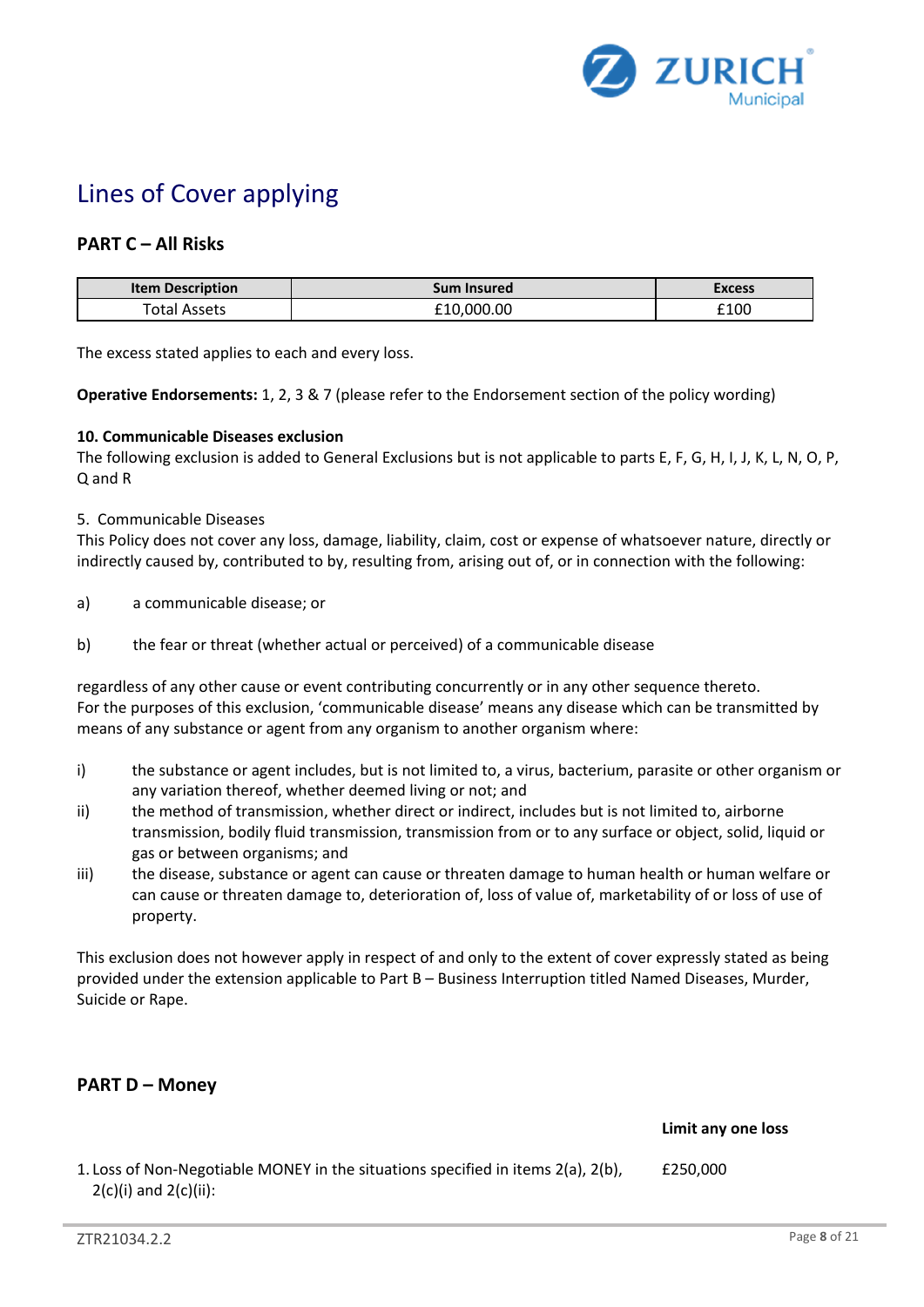

| (a) | 2. Loss of other MONEY:<br>in transit in the custody of any MEMBER or EMPLOYEE or in transit by<br>registered post (limit £250), or in a Bank Night Safe | £5,000 |
|-----|----------------------------------------------------------------------------------------------------------------------------------------------------------|--------|
|     | (b) in the private residence of any MEMBER or EMPLOYEE                                                                                                   | £250   |
| (c) | in the PREMISES<br>(i) in the custody of or under the actual supervision of any MEMBER or<br><b>EMPLOYEE</b>                                             | £5,000 |
|     | (ii) in locked safes or strongrooms                                                                                                                      | £5,000 |
|     | (iii) in locked receptacles other than safes or strongrooms                                                                                              | f250   |

**Excess:** £50 each and every loss

**Personal Accident Assault Limits:** Stated in Section 3(c) *(see page 33)*

Operative Endorsements:

1. 'In respect of **Section 1 – Special Definitions**, the definition of Person Insured is extended to include any person between the ages of 16 and 90.'

#### **2. Communicable Diseases exclusion**

The following exclusion is added to General Exclusions but is not applicable to parts E, F, G, H, I, J, K, L, N, O, P, Q and R

#### 5. Communicable Diseases

This Policy does not cover any loss, damage, liability, claim, cost or expense of whatsoever nature, directly or indirectly caused by, contributed to by, resulting from, arising out of, or in connection with the following:

- a) a communicable disease; or
- b) the fear or threat (whether actual or perceived) of a communicable disease

regardless of any other cause or event contributing concurrently or in any other sequence thereto. For the purposes of this exclusion, 'communicable disease' means any disease which can be transmitted by means of any substance or agent from any organism to another organism where:

- i) the substance or agent includes, but is not limited to, a virus, bacterium, parasite or other organism or any variation thereof, whether deemed living or not; and
- ii) the method of transmission, whether direct or indirect, includes but is not limited to, airborne transmission, bodily fluid transmission, transmission from or to any surface or object, solid, liquid or gas or between organisms; and
- iii) the disease, substance or agent can cause or threaten damage to human health or human welfare or can cause or threaten damage to, deterioration of, loss of value of, marketability of or loss of use of property.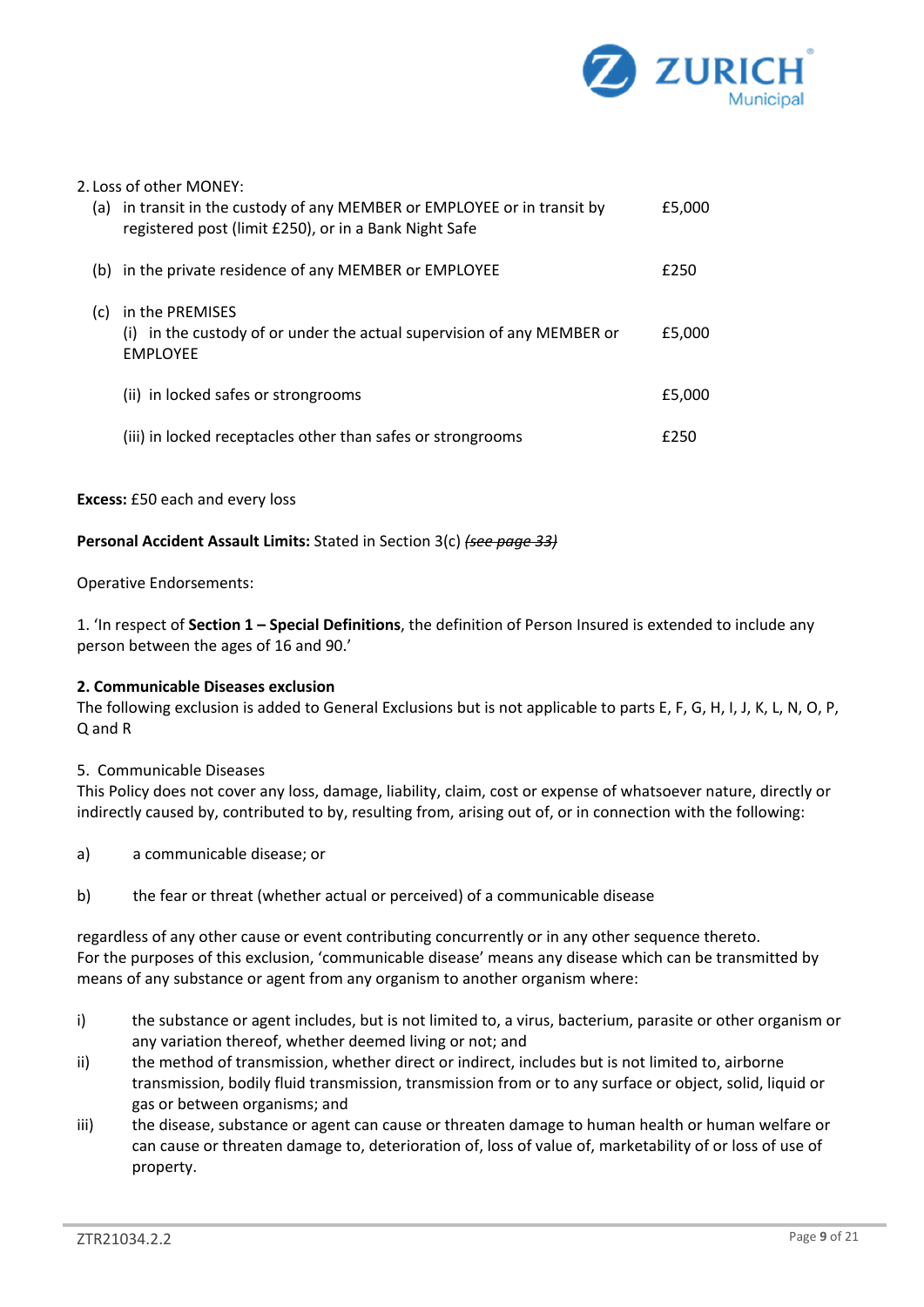

This exclusion does not however apply in respect of and only to the extent of cover expressly stated as being provided under the extension applicable to Part B – Business Interruption titled Named Diseases, Murder, Suicide or Rape.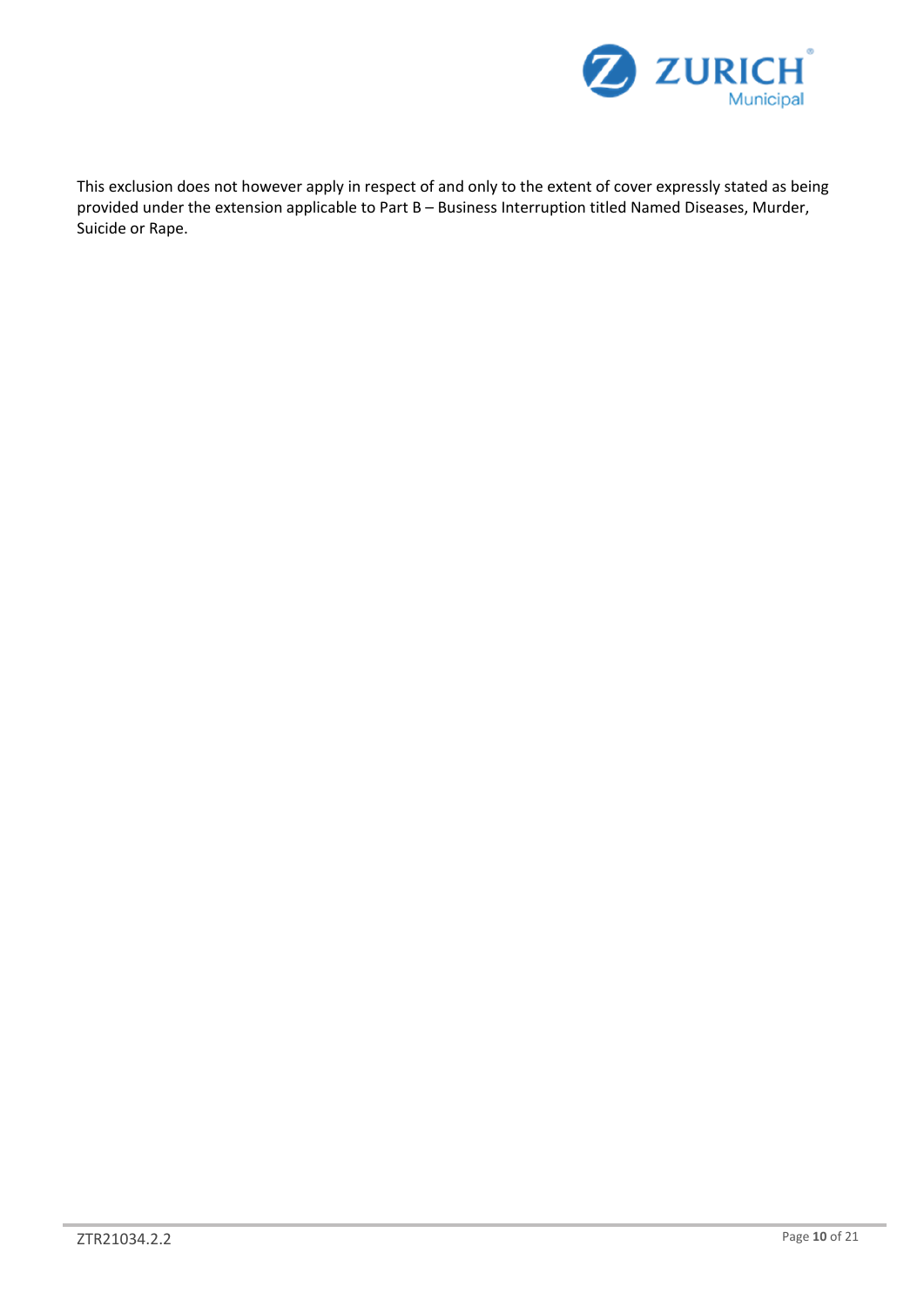

### **PART E – Public Liability**

**Limit of Indemnity:** £10,000,000

**Excess:** £100 each and every claim in respect of Section 2(d)(ii)

#### **Operative Endorsements:**

1. Environmental Clean Up Costs. The following Special Definitions are added to Section 1:

#### **Clean Up Costs**

- a) Testing for or monitoring of Pollution or Contamination
- b) the costs of Remediation required by any Enforcing Authority to a standard reasonably achievable by the methods available at the time that such Remediation commences.

#### **Remediation**

Remedying the effects of Pollution or Contamination including primary, complementary and compensatory actions as specified in the Environmental Damage (Prevention and Remediation) Regulations 2009.

#### **Enforcing Authority**

Any government or statutory authority or body implementing or enforcing environmental protection legislation within the territorial limits.

#### **Cover**

With effect from 01 July 2009 or the inception of the policy if later, the **insurer** will indemnify the **insured** in respect of all sums including statutory debts that the **insured** is legally liable to pay in respect of Clean Up Costs arising from environmental damage caused by Pollution or Contamination where such liability arises under an environmental directive, statute or statutory instrument.

Provided always that:

- a) liability arises from Pollution or Contamination caused by a sudden, identifiable, unintended and unexpected incident which takes place in its entirety at a specific time and place during the Period of Insurance. All Pollution or Contamination which arises out of one incident shall be deemed to have occurred at the same time such incident takes place
- b) the *insurer's liability under this Extension shall not exceed £1,000,000 for any one occurrence* and in the aggregate in any one Period of Insurance and will be the maximum the insurer will pay inclusive all costs and expenses. This limit will form part of and not be in addition to the Limit of Indemnity stated in the Schedule
- c) immediate loss prevention or salvage action is taken and the appropriate authorities are notified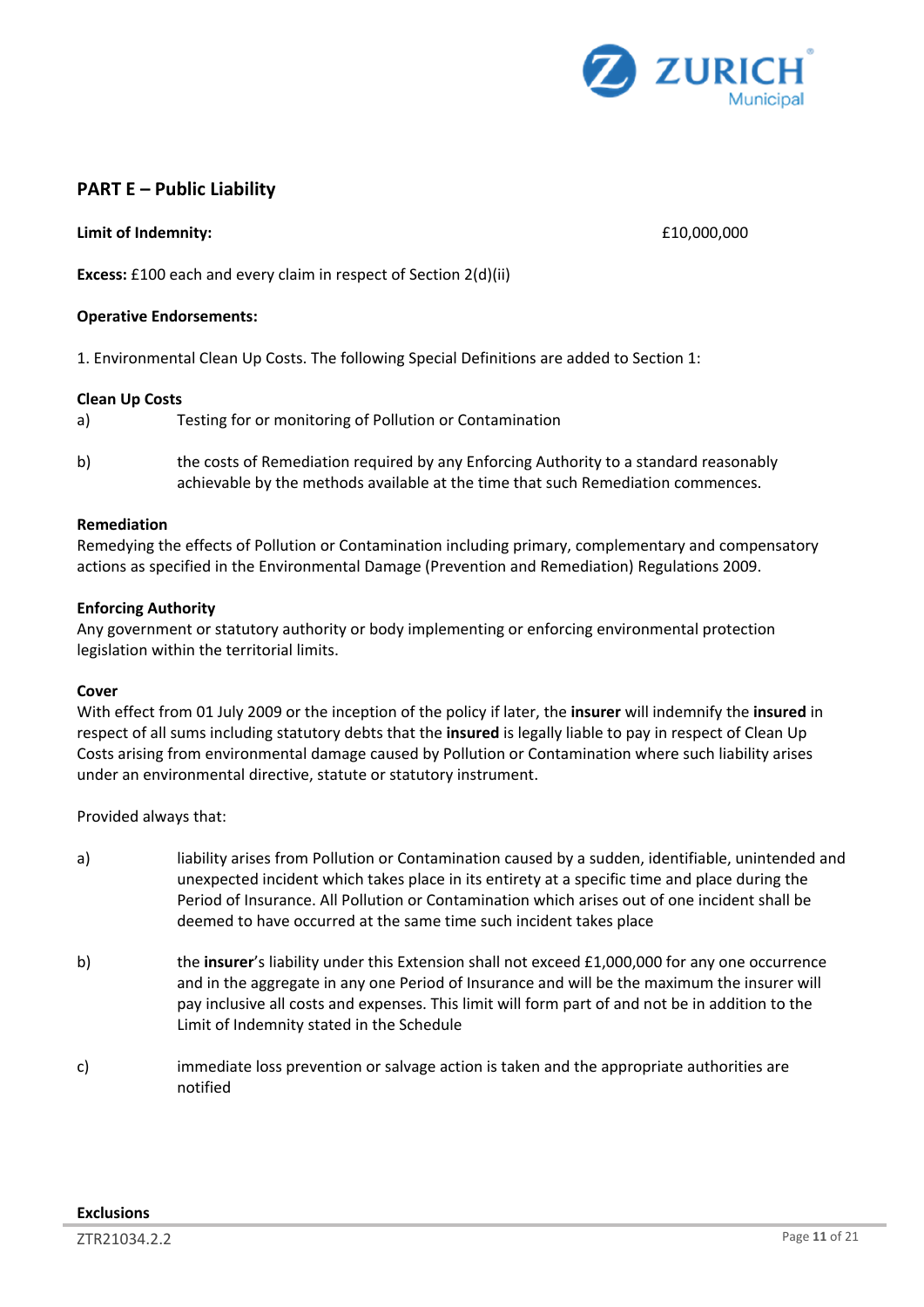

The **insurer** shall be under no liability:

- 1. in respect of Clean up Costs for **damage** to the **Insured's** land, premises, watercourse or body of water whether owned, leased, hired, tenanted or otherwise in the **insured's** care, custody or control
- 2. for **damage** connected with pre-existing contaminated property
- 3. for **damage** caused by a succession of several events where such individual event would not warrant immediate action
- 4. in respect of removal of any risk of an adverse effect on human health on the Insured's land, premises, watercourse or body of water whether owned, leased, hired, tenanted or otherwise in the **insured's** care, custody or control
- 5. in respect of costs in achieving an improvement or alteration in the condition of the land, atmosphere or any watercourse or body of water beyond that required under any relevant and applicable law or statutory enactment at the time Remediation commences
- 6. in respect of costs for prevention of imminent threat of environmental damage where such costs are incurred without there being Pollution or Contamination caused by a sudden, identifiable, unintended and unexpected incident
- 7. for **damage** resulting from an alteration to subterranean stores of groundwater or to flow patterns
- 8. in respect of costs for the reinstatement or reintroduction of flora or fauna
- 9. for **damage** caused deliberately or intentionally by the **insured** or where they have knowingly deviated from environmental protection rulings or where the **insured** has knowingly omitted to inspect, maintain or perform necessary repairs to plant or machinery for which they are responsible
- 10. in respect of fines or penalties of any kind
- 11. for **damage** caused by the ownership or operation on behalf of the **insured** of any mining operations or storage, treatment or disposal of waste or waste products other than caused by composting, purification or pre-treatment of waste water
- 12. for **damage** which is covered by a more specific insurance policy
- 13. for **damage** caused by persons aware of the defectiveness or harmfulness of products they have placed on the market or works or other services they have performed
- 14. for **damage** caused by disease in animals belonging to or kept or sold by the **insured**.

#### 2. **Officials Indemnity**

Section 3 – Financial Loss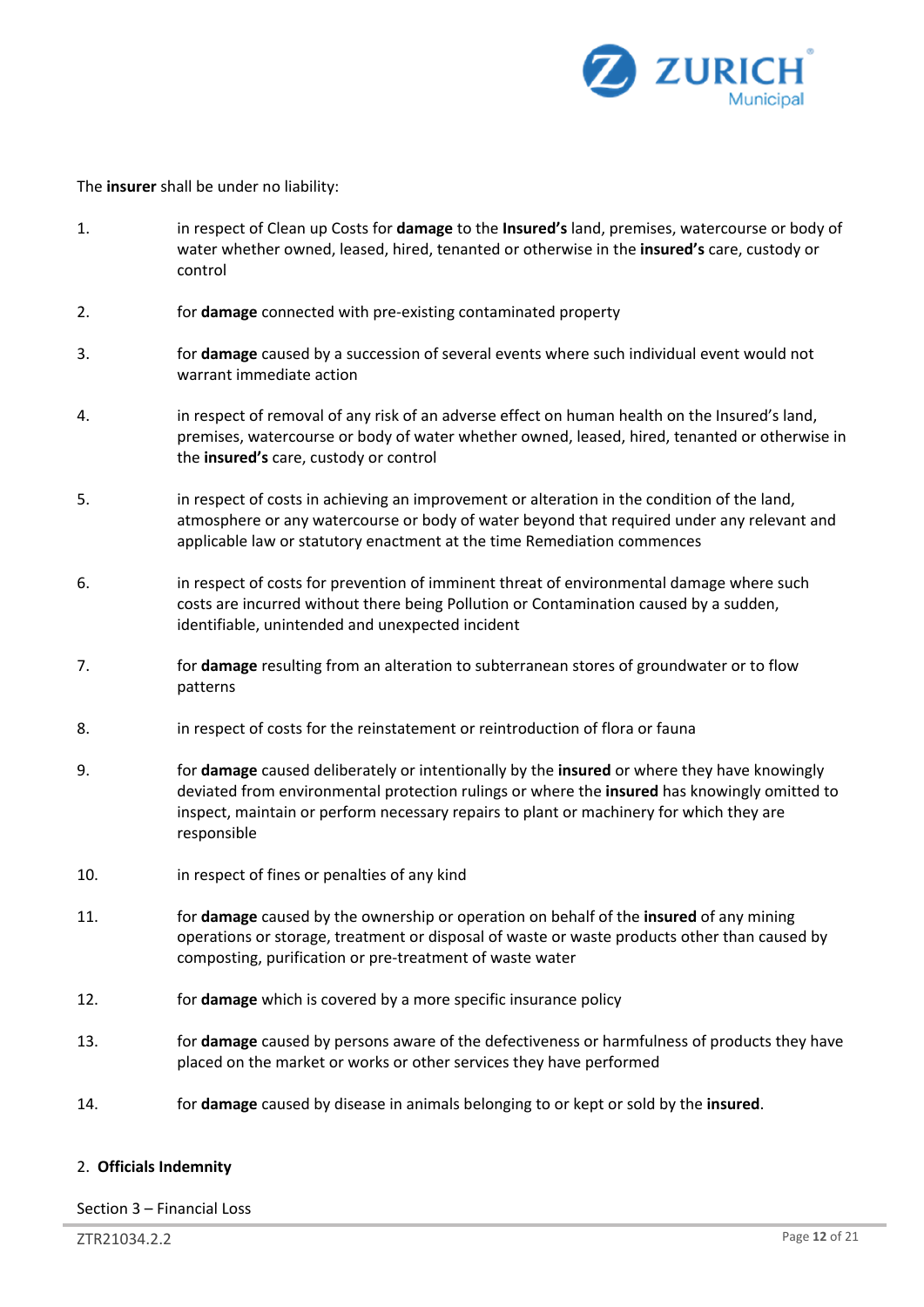

### For the purposes of this Section, **employee** is held to include **member**

### **PART G – Employers Liability**

**Limit of Indemnity:**  $£10,000,000$ 

**Operative Endorsements:**

### **PART H – Libel and Slander Sum Insured**  $f(100,000)$

**Excess:** 10% each and every claim or £1,000 whichever is the lower

### **PART N – Fidelity Guarantee**

**Persons Guaranteed: Sum Insured Sum Insured** All MEMBERS and EMPLOYEES **EXAMPLOYEES** 625,000

**Excess:** £100 each and every loss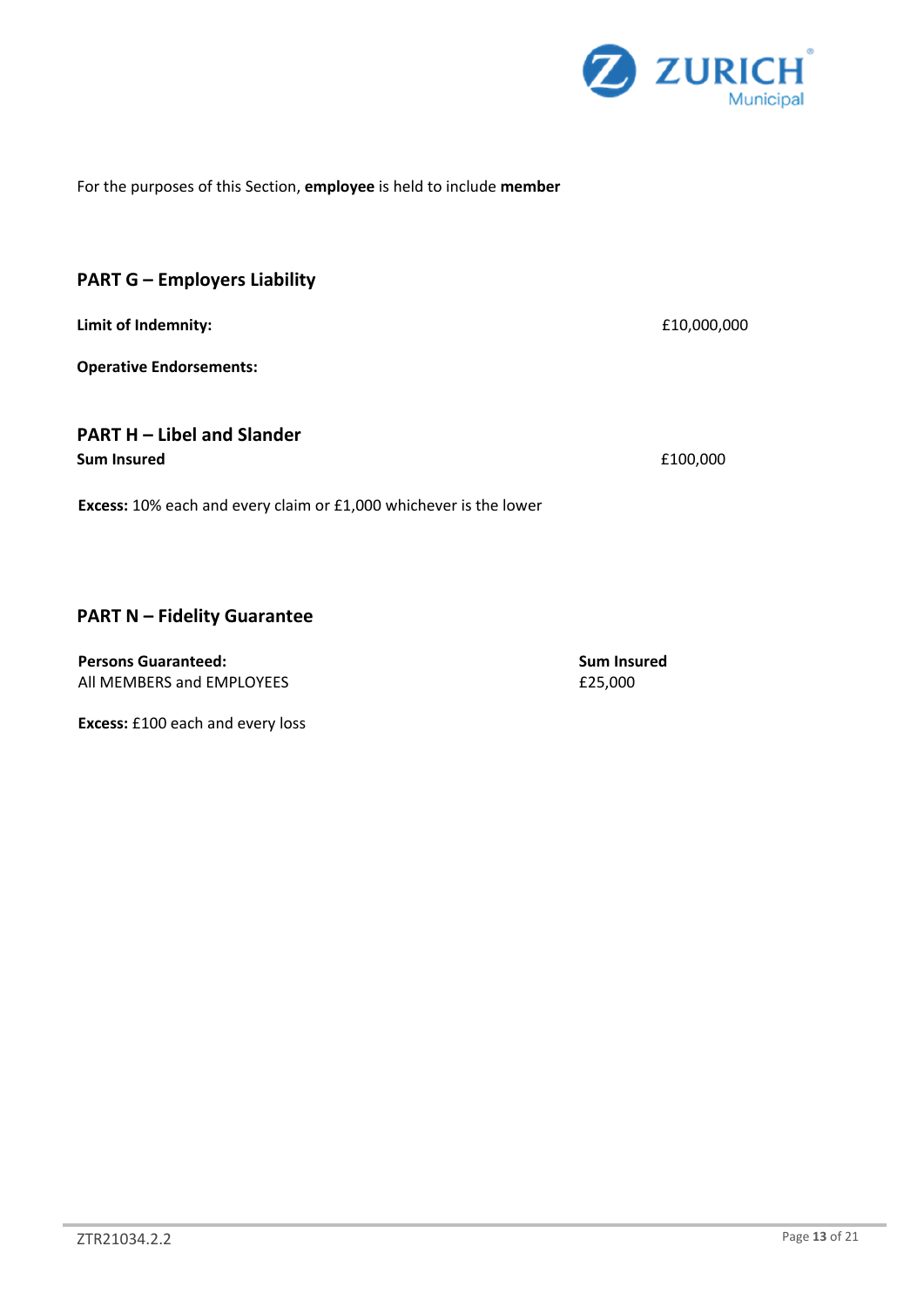

### **PART O – Personal Accident**

Cover is limited to £500,000 any one person and £2,000,000 any one incident.

| <b>Persons Insured:</b>      |                                               |            |
|------------------------------|-----------------------------------------------|------------|
| <b>Employees</b>             |                                               |            |
| Capital Sum                  |                                               | £20,000.00 |
| <b>Weekly Sum</b>            |                                               | £50.00     |
| Cover                        | Sections 2 and 3 - Accident and Assault Cover |            |
| <b>Directors/Councillors</b> |                                               |            |
| Capital Sum                  |                                               | £20,000.00 |
| <b>Weekly Sum</b>            |                                               | £50.00     |

Cover Sections 2 and 3 - Accident and Assault Cover

Operative Endorsement:

#### **1) Age extension endorsement**

Special Condition 4 of Section 5 is inoperative provided always that the **insurer** will not make any payment of any benefit or in respect of any expense or loss arising from any Person Insured who has attained the age of 90 years unless such expense or loss arises during the period of insurance during which the Person Insured attains the age of 90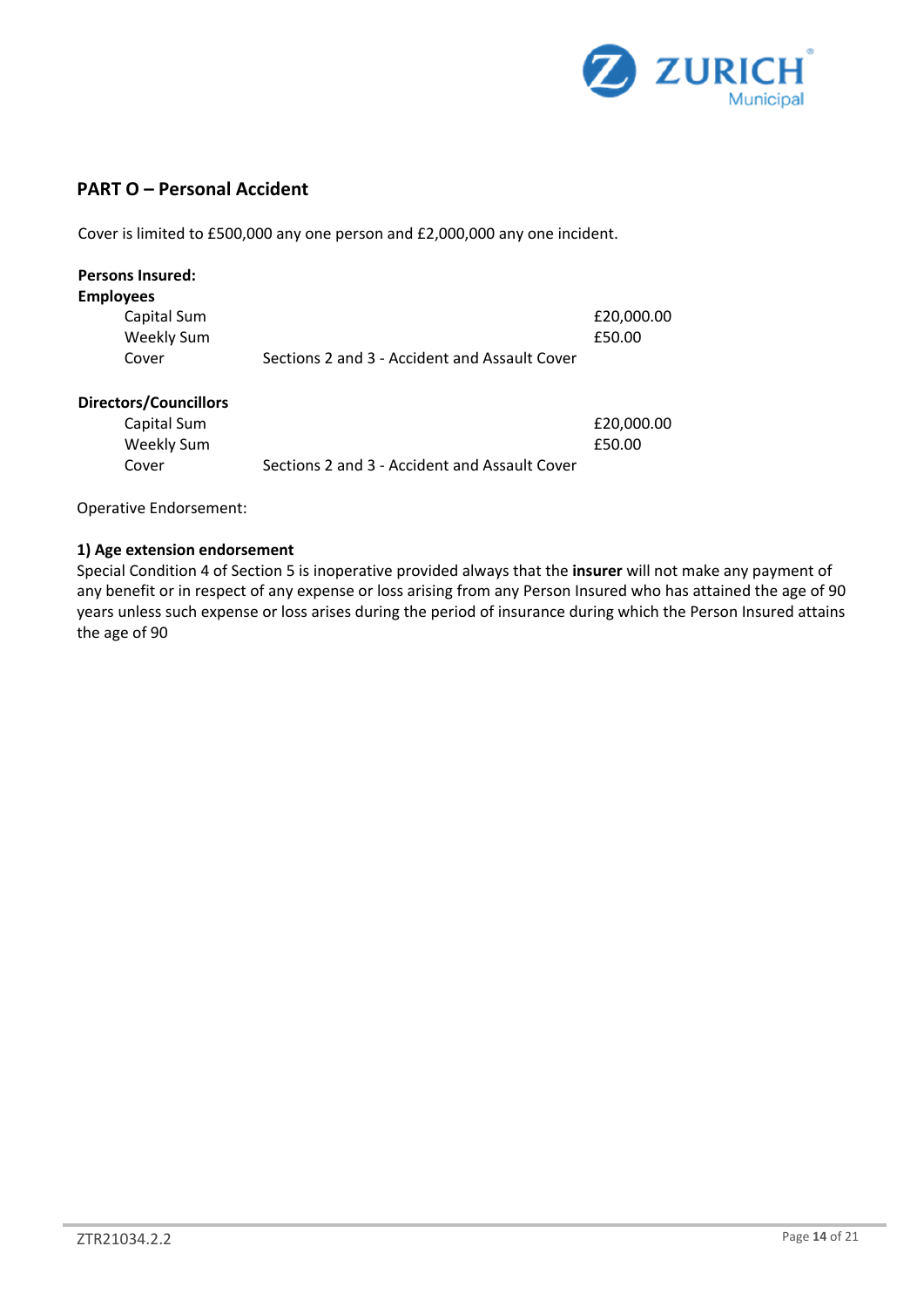

### **PART P – Legal Expenses**

The Claims Handling Agent is DAS Legal Expenses Insurance Company Limited.

### **Section:**

| 3. Employment Disputes             |               |
|------------------------------------|---------------|
| (A) Legal Expenses                 | Operative     |
| (B) Employment Compensation Awards | Operative     |
| 4. Legal Defence                   | Operative     |
| 5. Property and Personal Injury    |               |
| (A) Personal Protection            | Operative     |
| (B) Personal Injury                | Operative     |
| 6. Tax Protection                  | Operative     |
| 7. Contract Disputes               | Not Operative |
| 8. Statutory Licence Protection    | Operative     |
| Limit of Indemnity:                | £100,000      |

The following is also operative: EPL Extension Section 2 (c) shall read:

(c) in civil claims other than claims under Section 3 it is always more likely than not that a Person Insured will recover damages (or obtain any other legal remedy which the **insurer** has agreed) or make a successful defence.

Provisos (i) (1), (i) (2) and (ii) to Section 3 (B) are deleted.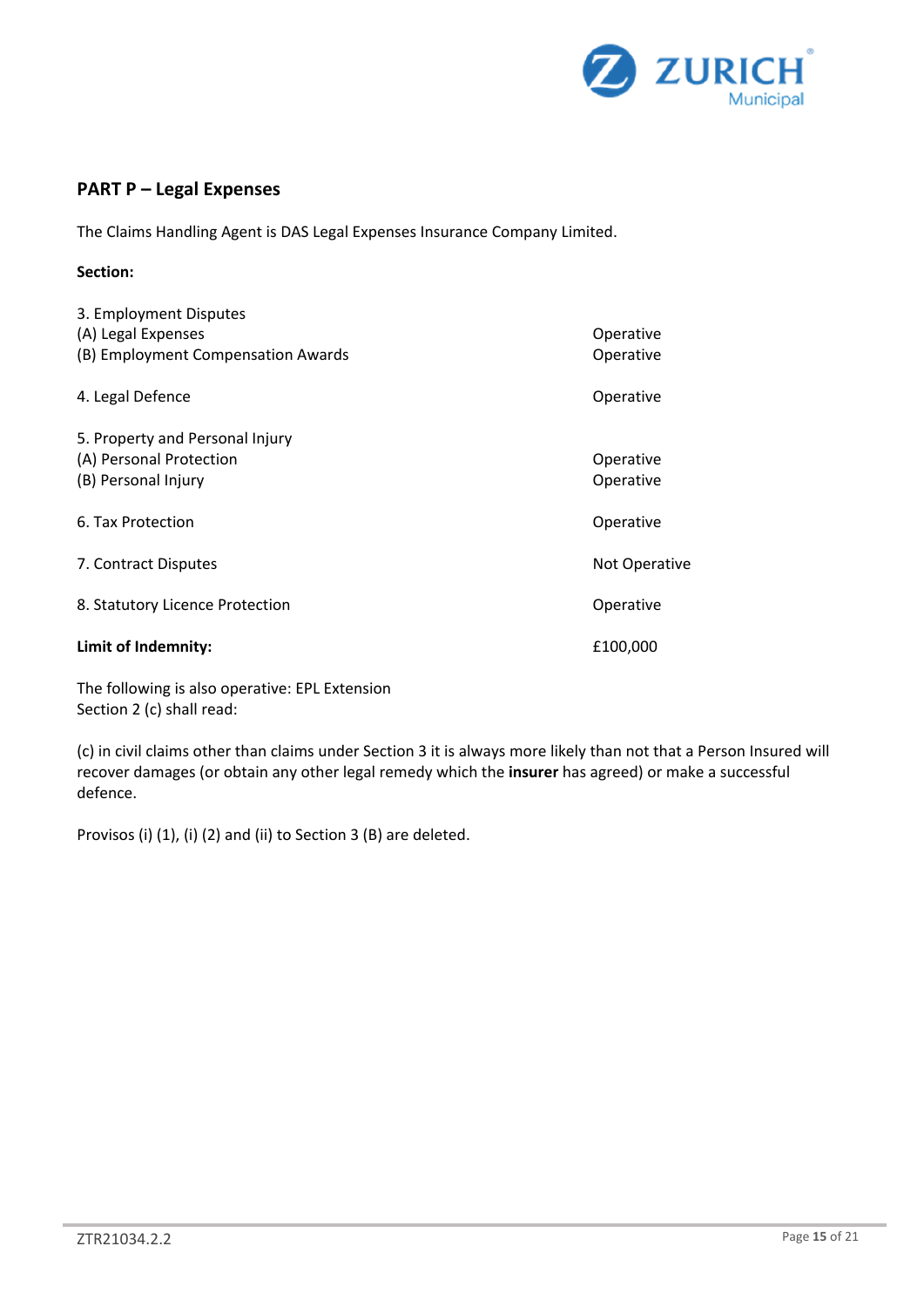

# General Notes

### 1. Fair presentation of the risk

You must make a fair presentation of the risk to us at inception, renewal and variation of your policy. This means that we must be told about all facts and circumstances which may be material to the risks covered by the policy and that you must not make a misrepresentation to us about any material facts. As part of your duty of fair presentation, you must ensure that the information detailed within the schedule is correct and complete. A material fact is one which would influence the acceptance or assessment of the risk. If you have any doubt about facts considered material, it is in your interests to disclose them to us.

Failure to make a fair presentation of the risk could result in the policy either being avoided, written on different terms or a higher premium being charged, depending on the circumstances surrounding the failure to present the risk fairly.

This policy is compliant with the principles of the Insurance Act 2015 law reforms. It also incorporates an 'opt out' which has the aim to promote good customer outcomes. We have opted-out of the 'proportionate reduction of claim remedy' available to insurers under the Insurance Act 2015. This means that in cases of non-disclosure or misrepresentation which are neither deliberate nor reckless, if we would have charged an additional premium had we known the relevant facts, we will charge that premium and pay any claims in full rather than reducing claims payments in proportion to the amount of premium that would have been charged.

We believe that our 'additional premium approach' should, in most situations, be more favourable to our customers when compared to the proportionate reduction of claim remedy. Our additional premium approach does not affect our right to apply the other remedies available under the Act for non-disclosure or misrepresentation.

### 2. Cancellation

All insurance policies run for a fixed period of time. The Insured can terminate an insurance contract verbally or in writing at any time. No refund will legally be due for any unused period of cover outside of the 'cooling off period' for consumer customers or following initiation for organisations and businesses. The Insurer may cancel the policy by giving 30 days' notice in writing. In such an event the insured will be entitled to a return of premium in respect of the unexpired portion of the period of insurance.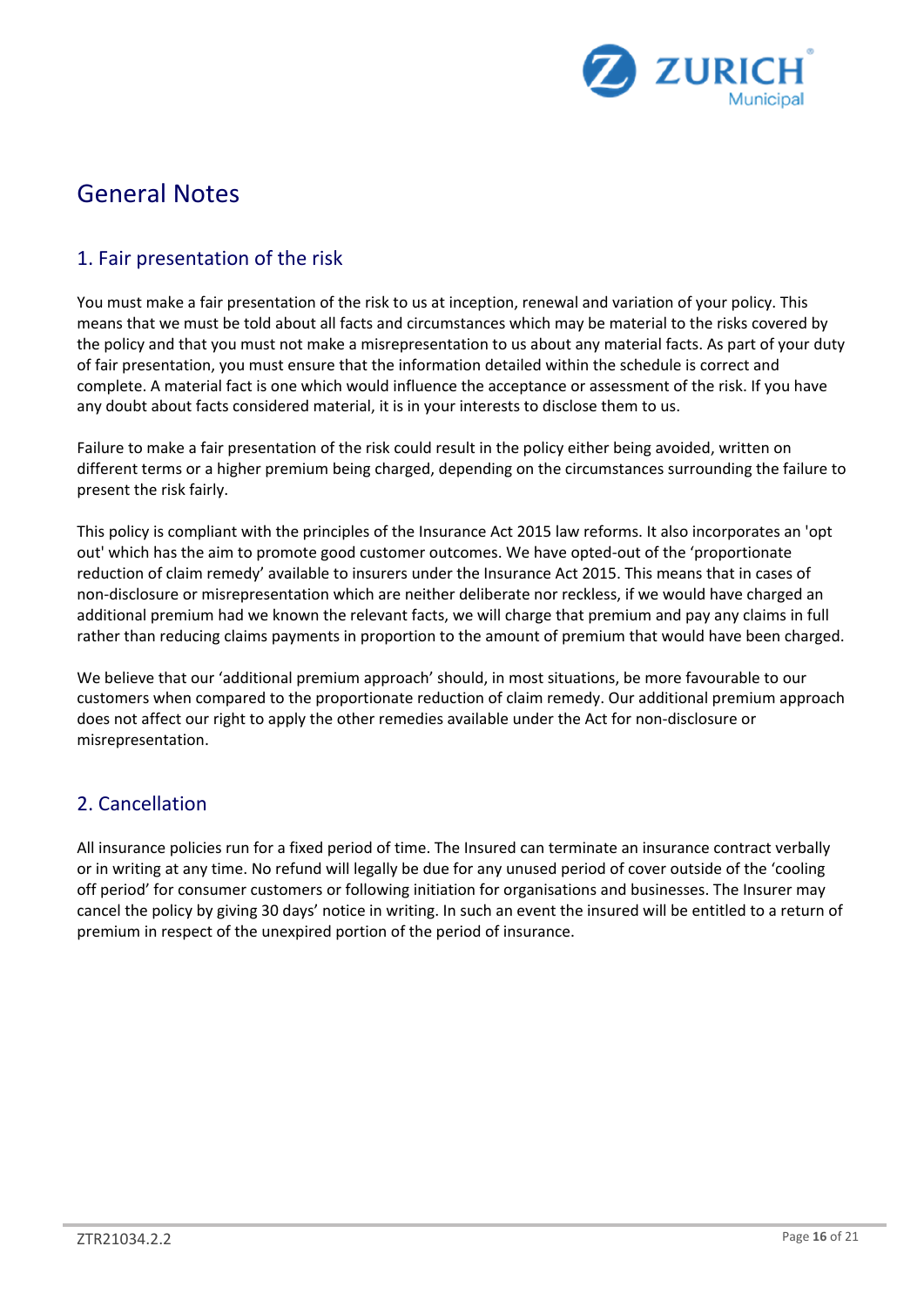

# Claims Contact Information

If you need advice on a claim, it is important that you speak to the appropriate specialist. Claims specialists are available to discuss your cover and advise you on how to make a claim. Their contact details are:

| Line of cover                          | <b>Claims</b>       | <b>Claims contact details</b> |                                                    |
|----------------------------------------|---------------------|-------------------------------|----------------------------------------------------|
|                                        | team                |                               |                                                    |
| Buildings, Contents including All Risk |                     | Tel:                          | 0800 028 0336                                      |
| lltems                                 |                     | Email:                        | farnboroughpropertyclaims@uk.zurich.com            |
| <b>Business Interruption</b>           | Property<br>Claims  | Address:                      | Zurich Municipal Property Claims, Zurich Financial |
| Money                                  |                     |                               | Services, PO Box 3303, Interface Business Park,    |
| Works In Progress                      |                     |                               | Swindon, SN4 8WF                                   |
| Public Liability                       |                     |                               |                                                    |
| Employers Liability                    |                     |                               |                                                    |
| Personal Assault under Money           |                     |                               |                                                    |
| Personal Accident                      |                     |                               |                                                    |
| Financial & Administrative Liability   |                     | Tel:                          | 0800 917 7204                                      |
| Professional Negligence                | Liability           | Email:                        | fnlc@uk.zurich.com                                 |
| Hirers Liability                       | Claims              | Address:                      | Zurich Municipal, Casualty Claims, Zurich House, 1 |
| <b>Fidelity Guarantee</b>              |                     |                               | Gladiator Way, Farnborough, Hampshire, GU14 6GB    |
| Libel & Slander                        |                     |                               |                                                    |
| Engineering Insurance                  |                     |                               |                                                    |
| Engineering - Deterioration of Stock   |                     |                               |                                                    |
| <b>Business Travel</b>                 |                     |                               |                                                    |
| Motor                                  | Motor               | Tel:                          | 0800 916 8872                                      |
|                                        | Claims              | Email:                        | zmmotorclaimsoffice@uk.zurich.com                  |
| Legal Expenses                         | Das Legal<br>Claims | Tel:                          | 0117 934 2116                                      |

#### General claims procedure

This is a description of the general claims procedure you will need to follow:

- 1. Contact the relevant claims office, to notify the claim
- 2. If necessary, a claim form will be sent out to you for completion, or you will be asked to send details in writing
- 3. In the event of uncertainty, please call the relevant office for guidance.
- 4. Out of hours/Emergency Property losses please contact 0800 028 0336

Track open claims on-line at:<http://www.zurich.co.uk/municipal/customerbenefits/register.htm>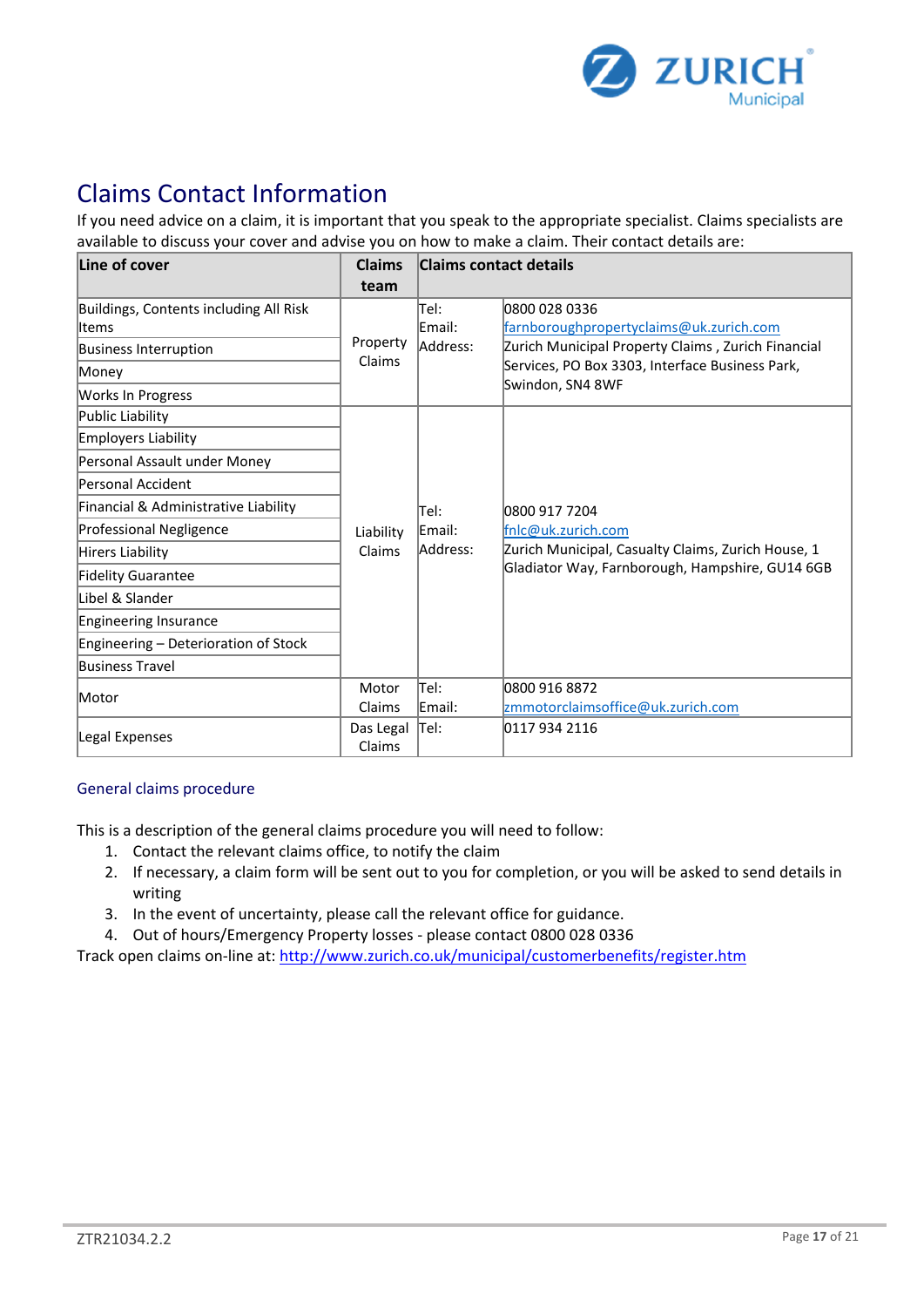

## Whom It May Concern

**Name of Insured:** Luddesdown Parish Council

This is to confirm that Luddesdown Parish Council have in force with this Company until the policy expiry on 31st May 2022 insurance incorporating the following essential features:

| <b>Policy Number:</b>       | YLL-2720838953        |                                     |
|-----------------------------|-----------------------|-------------------------------------|
| <b>Renewal Date:</b>        | 1st June 2022         |                                     |
| <b>Limits of Indemnity:</b> | Public Liability:     | £10,000,000 any one event           |
|                             | Products Liability:   | £10,000,000 for all claims in the   |
|                             |                       | aggregate during and one period of  |
|                             |                       | insurance                           |
|                             | Pollution Liability:  | As per Products Liability           |
|                             | Employers' Liability: | £10,000,000 any one event inclusive |
|                             |                       | of costs                            |
|                             | Official's Indemnity: | As below                            |

Zurich's Public Liability cover includes financial loss for your councillors. We indemnify them in respect of all sums which you may become legally liable to pay as damages and claimants costs and expenses for financial loss arising as a result of a negligent act or accidental error or omission, alleged or committed.

Whilst other insurers will offer separate officials indemnity; we feel our Public Liability cover offers a bespoke solution for the needs of Parish and Town Councils

#### **Excess:**

| Public Liability/Products Liability/Pollution Liability: | £100 each and every claim in    |  |
|----------------------------------------------------------|---------------------------------|--|
|                                                          | respect of Third Party Property |  |
|                                                          | Damage                          |  |
| Employers' Liability:                                    | Nil any one claim               |  |

Indemnity to Principals

Covers include a standard Indemnity to Principals Clause in respect of contractual obligations.

Full Policy The policy documents should be referred to for details of full cover.

Zurich Municipal is a trading name of Zurich Insurance plc. A public limited company incorporated in Ireland. Registration No. 13460. Registered Office: Zurich House, Ballsbridge Park, Dublin 4, Ireland. UK Branch registered in England and Wales Registration No. BR7985. UK Branch Head Office: The Zurich Centre, 3000 Parkway, Whiteley, Fareham, Hampshire PO15 7JZ.

Zurich Insurance plc is authorised and regulated by the Central Bank of Ireland. Authorised by the Prudential Regulation Authority and with deemed variation of permission. Subject to regulation by the Financial Conduct Authority and limited regulation by the Prudential Regulation Authority. Details of the Temporary Permissions Regime, which allows EEA-based firms to operate in the UK for a limited period while seeking full authorisation, are available on the Financial Conduct Authority's website. Our FCA Firm Reference Number is 203093.

Communications may be monitored or recorded to improve our service and for security and regulatory purposes.

© Copyright – Zurich Insurance plc. All rights reserved. Reproduction, adaptation, or translation without prior written permission is prohibited except as allowed under copyright lawsTo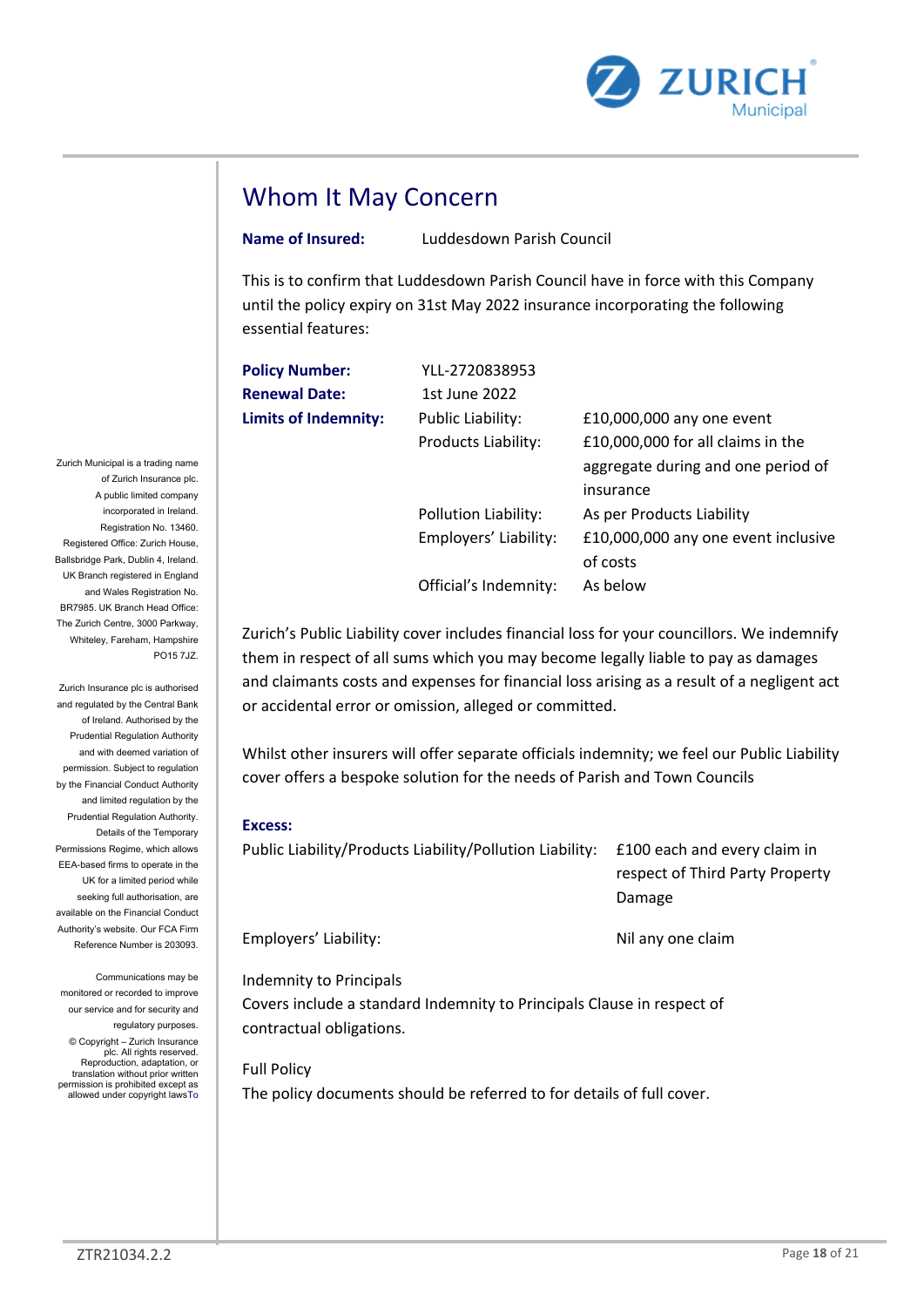

### **Certificate of Employers' Liability Insurance(a)**

(Where required by regulation 5 of the Employers' Liability (Compulsory Insurance) Regulations 2008 (the Regulations), a copy of this certificate must be displayed at all places where you employ persons covered by the policy or an electronic copy of the certificate must be retained and be reasonably accessible to each employee to whom it relates)

YLL-2720838953

Luddesdown Parish Council

01/06/2021

31/05/2022

We hereby certify that subject to paragraph 2:

- 1. The policy to which this certificate relates satisfies the requirements of the relevant law applicable in Great Britain, Northern Ireland, the Isle of Man, the Island of Jersey, the Island of Guernsey and the Island of Alderney (b)
- 2. (a) the minimum amount of cover provided by this policy is no less than £5 million (c)

Signed on behalf of Zurich Insurance plc (Authorised Insurer).

Tim Z:

Tim Bailey Chief Executive Officer of Zurich Insurance plc, UK Branch

#### **Notes**

(a) Where the employer is a company to which regulation 3(2) of the Regulations applies, the certificate shall state in a prominent place, either that the policy covers the holding company and all its subsidiaries, or that the policy covers the holding company and all its subsidiaries except any specifically excluded by name, or that the policy covers the holding company and only the named subsidiaries.

(b) Specify applicable law as provided for in regulation 4(6) of the Regulations.

(c) See regulation 3(1) of the Regulations and delete whichever of paragraphs 2(a) or 2(b) does not apply. Where 2(b) is applicable, specify the amount of cover provided by the relevant policy.

Policy No.

1. Name of policyholder

2. Date of commencement of insurance policy

> 3. Date of expiry of insurance policy

Zurich Municipal is a trading name of Zurich Insurance plc. A public limited company incorporated in Ireland. Registration No. 13460. Registered Office: Zurich House, Ballsbridge Park, Dublin 4, Ireland. UK Branch registered in England and Wales Registration No. BR7985. UK Branch Head Office: The Zurich Centre, 3000 Parkway, Whiteley, Fareham, Hampshire PO15 7JZ.

Zurich Insurance plc is authorised and regulated by the Central Bank of Ireland. Authorised by the Prudential Regulation Authority and with deemed variation of permission. Subject to regulation by the Financial Conduct Authority and limited regulation by the Prudential Regulation Authority. Details of the Temporary Permissions Regime, which allows EEA-based firms to operate in the UK for a limited period while seeking full authorisation, are available on the Financial Conduct Authority's website. Our FCA Firm Reference Number is 203093.

Communications may be monitored or recorded to improve our service and for security and regulatory purposes.

© Copyright – Zurich Insurance plc. All rights reserved. Reproduction, adaptation, or translation without prior written permission is prohibited except as allowed under copyright laws.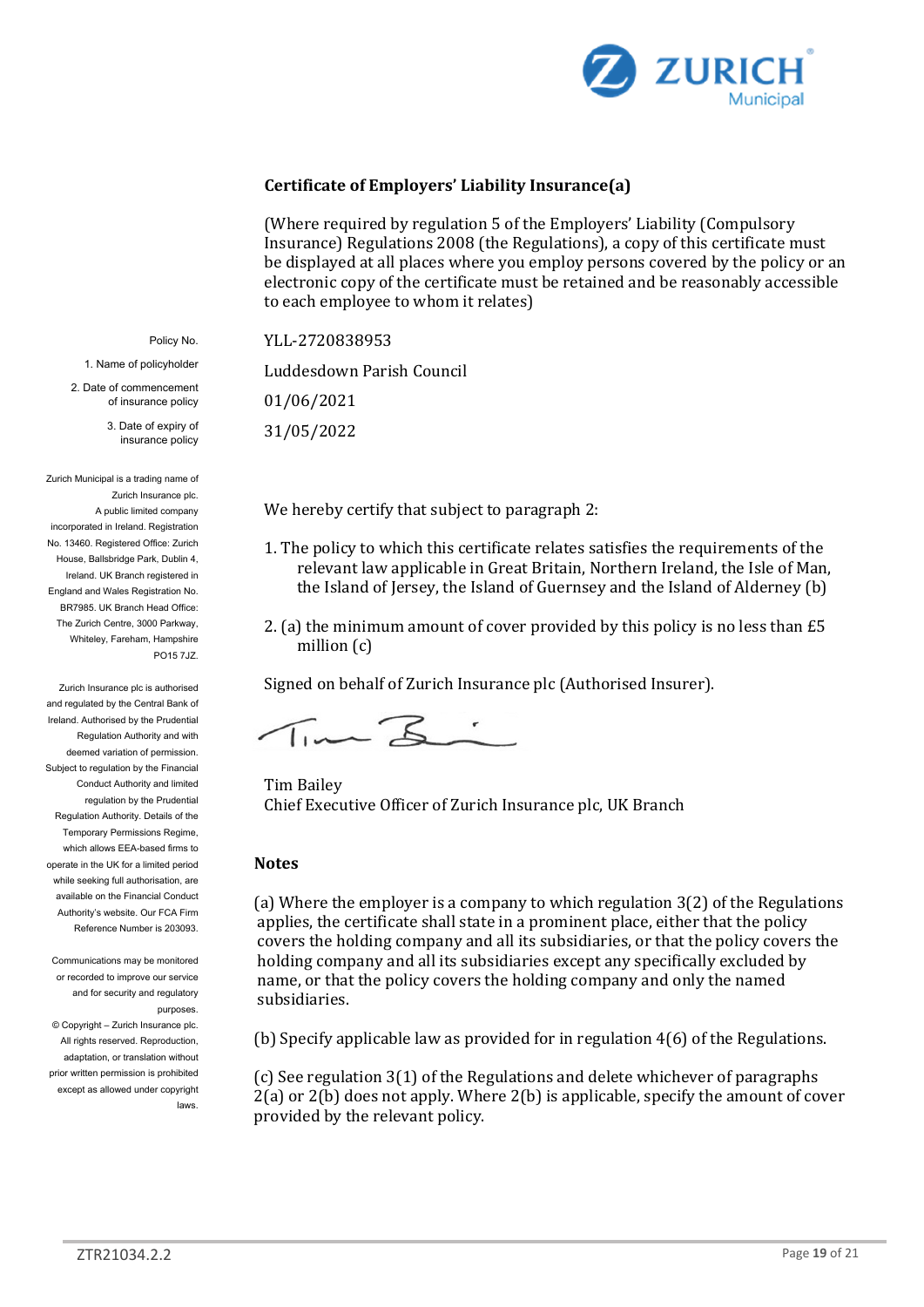

Luddesdown Parish Council 25 Spring Cross New Ash Green Longfield Kent DA3 8QG

**Zurich Town, Parish and Community Council Team PO Box 726 Chichester PO19 9PS**

### **Invoice**

| Invoice Date: 12th May 2021                   | Invoice No: 506925836 | Client ref: 3703558 |
|-----------------------------------------------|-----------------------|---------------------|
| Policy                                        | <b>Policy Term</b>    | $(f)$ Premium       |
| YLL-2720838953                                | 01/06/2021-31/05/2022 | 149.50              |
| Inspection Contract (If Applicable)           |                       | 0.00                |
| Sub total                                     |                       | 149.50              |
| Inspection Contract VAT @ prevailing rate     |                       | 0.00                |
| Insurance Premium Tax (IPT) @ prevailing rate |                       | 17.94               |
| <b>TOTAL</b>                                  |                       | £167.44             |

Payment should be received within 30 days of effective date.

Please make cheques payable to **Zurich Municipal** and send to Zurich Town, Parish and Community Council Team, PO Box

726, Chichester, PO19 9PS

#### **If paying by BACS, please note our new bank details and amend your records accordingly.**

Acc Name: Zurich Town & Parish, Insurer Trust Account Acc Number: 23110249 Sort Code: 20 – 65 - 82 Bank: Barclays Bank PLC

Please quote your Policy Number on all BACS transactions

**Invoice Queries**

Phone: 0800 917 9426 Email:accounts@zurichtownandparish.co.uk

**Zurich Municipal is a trading name of Zurich Insurance plc.** A public limited company incorporated in Ireland. Registration No. 13460. Registered Office: Zurich House, Ballsbridge Park, Dublin 4, Ireland. UK Branch registered in England and Wales Registration No. BR7985. UK Branch Head Office: The Zurich Centre, 3000 Parkway, Whiteley, Fareham, Hampshire PO15 7JZ.

Zurich Insurance plc is authorised and regulated by the Central Bank of Ireland. Authorised by the Prudential Regulation Authority and with deemed variation of permission. Subject to regulation by the Financial Conduct Authority and limited regulation by the Prudential Regulation Authority. Details of the Temporary Permissions Regime, which allows EEA-based firms to operate in the UK for a limited period while seeking full authorisation, are available on the Financial Conduct Authority's website. Our FCA Firm Reference Number is 203093. Communications may be monitored or recorded to improve our service and for security and regulatory purposes

© Copyright – Zurich Insurance plc. All rights reserved. Reproduction, adaptation, or translation without prior written permission is prohibited except as allowed under copyright